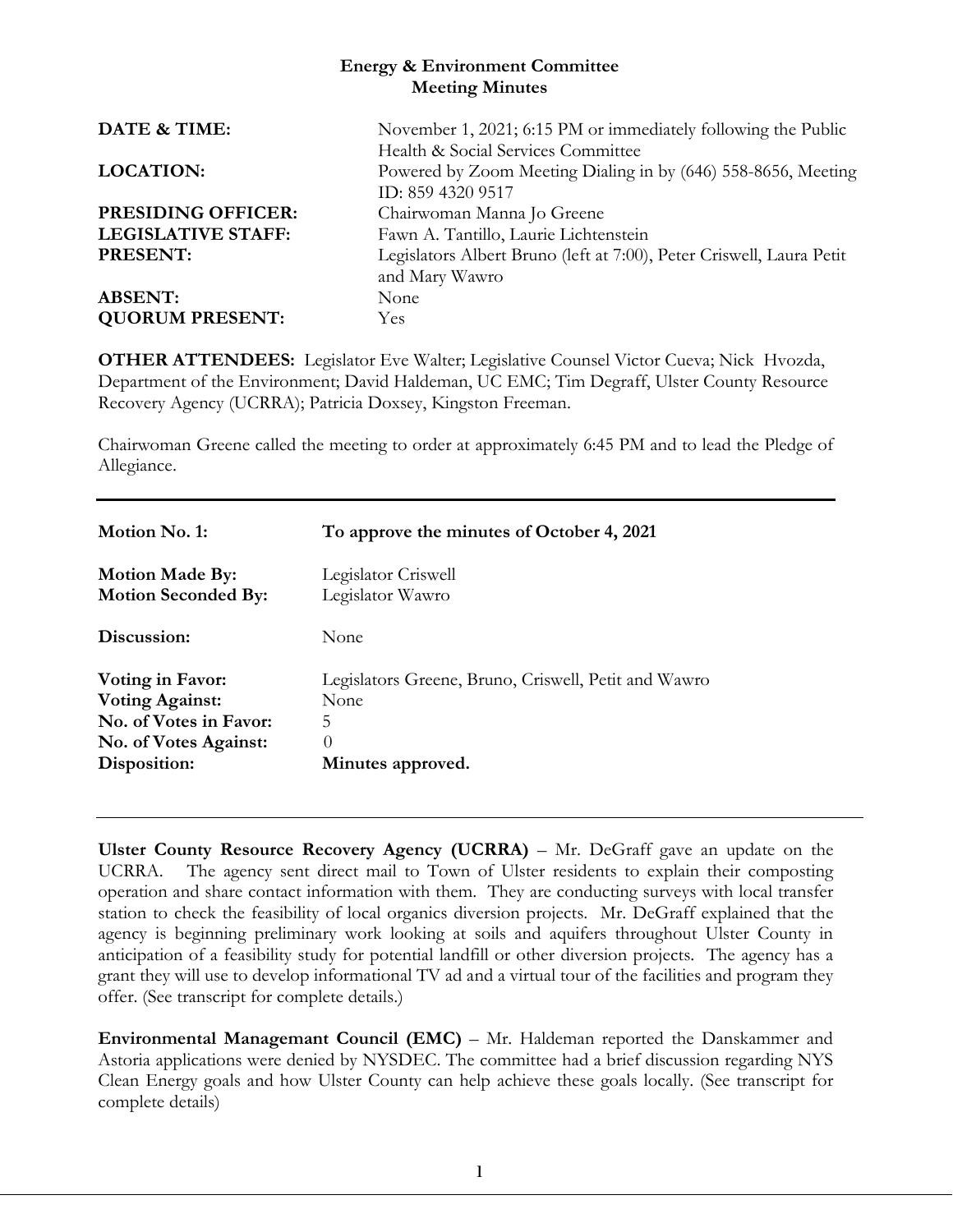**Resolution No. 515** - Authorizing The Chair Of The Ulster County Legislature To Enter Into An Agreement With The New York Energy Research And Development Authority (NYSERDA) For Acceptance Of A Clean Energy Communities Leadership Round Action Grant

**Resolution Summary:** Resolution authorizes the Chair of the Ulster County Legislature to sign an agreement with the New York State Energy Research and Development Authority, and any amendments thereto, for use of the awarded Clean Energy Communities grant funding and authorizes the Director of the Ulster County Department of the Environment to submit an online application for the use of the awarded Clean Energy Communities grant funding,

| Motion No. 5:<br><b>Motion Made By:</b><br><b>Motion Seconded By:</b>                                                                | Motion to approve Res. No. 515<br>Legislator Criswell<br>Legislator Petit                                    |  |
|--------------------------------------------------------------------------------------------------------------------------------------|--------------------------------------------------------------------------------------------------------------|--|
| Discussion:                                                                                                                          | (See Transcript)                                                                                             |  |
| Voting in Favor<br>$\ddot{\phantom{1}}$<br><b>Voting Against:</b><br>No. of Votes in Favor:<br>No. of Votes Against:<br>Disposition: | Legislators Greene, Criswell, Petit and Wawro<br>None<br>4<br>$\left( \right)$<br><b>Resolution approved</b> |  |

**Resolution No. 516 -** Establishing Capital Project No. 611 – Development Court Lighting Retrofit –– Department Of Public Works (Buildings & Grounds)

**Resolution Summary:** Establishes Capital Project No. 611 for the Development Court Lighting Retrofit and amends the 2021 Ulster County Capital Fund budget

Chairwoman Greene gave an update on the Zero Waste Implementation Planning.

| Motion No. 5:<br><b>Motion Made By:</b><br><b>Motion Seconded By:</b>                                                                | Motion to approve Res. No. 516<br>Legislator Wawro<br>Legislator Criswell                            |  |
|--------------------------------------------------------------------------------------------------------------------------------------|------------------------------------------------------------------------------------------------------|--|
| Discussion:                                                                                                                          | (See Transcript)                                                                                     |  |
| Voting in Favor<br>$\ddot{\phantom{1}}$<br><b>Voting Against:</b><br>No. of Votes in Favor:<br>No. of Votes Against:<br>Disposition: | Legislators Greene, Criswell, Petit and Wawro<br>None<br>4<br>$\theta$<br><b>Resolution approved</b> |  |

Chairwoman Greene opened a discussion on two draft resolutions:

**Resolutions under discussion:**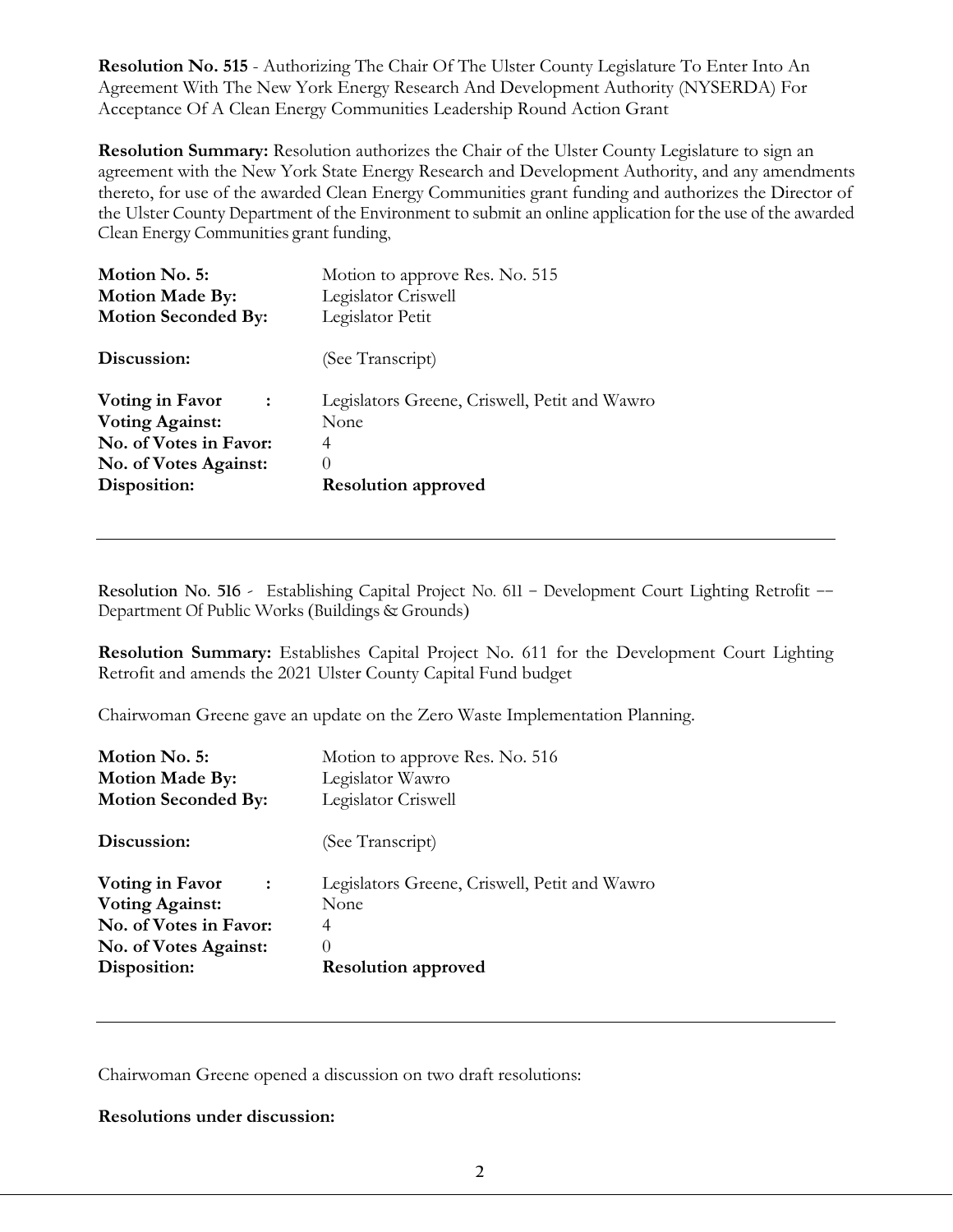### **Establishing A Policy Requiring That A Climate Impact Assessment Be Performed Prior To The Commencement Of Development Projects Funded By The American Rescue Plan Act.**

Chairwoman Greene has been researching a model tool to evaluate projects that will be simple to use. The committee discussed asking how each project could simply state how it will have a positive impact on reducing climate emissions or providing clean energy to move toward reaching NYS Clean Energy Goals. (See transcript for complete discussion)

### **Establishing A Policy Prohibiting The Installation Of Systems That Utilize The Combustion Of Fossil Fuels In All Newly Constructed County Owned Buildings**

Legislator Walter discussed two existing lists of standards the County Executive is using to evaluate projects and suggested it may need to be updated. She asked Mr. Hzozda to send the list to the members to look over.

### **Solar Mapping update**

Chairwoman Greene gave an update on Solar Mapping efforts throughout the Hudson Valley using a tool developed by Scenic Hudson. This tool helps municipalities determine good areas for the development of solar, renewables and storage in their boundaries as well as what areas to avoid.

Chairwoman Greene asked if there was any other business, hearing none;

**Motion to Adjourn**

| <b>Motion Made By:</b>                          | Legislator Criswell |
|-------------------------------------------------|---------------------|
| <b>Motion Seconded By:</b>                      | Legislator Petit    |
| No. of Votes in Favor:                          | 4                   |
| No. of Votes Against:                           | $\theta$            |
| Time:                                           | $7:43 \text{ pm}$   |
| <b>Respectfully submitted by:</b> Fawn Tantillo |                     |
| <b>Minutes Approved:</b>                        | November 29, 2021   |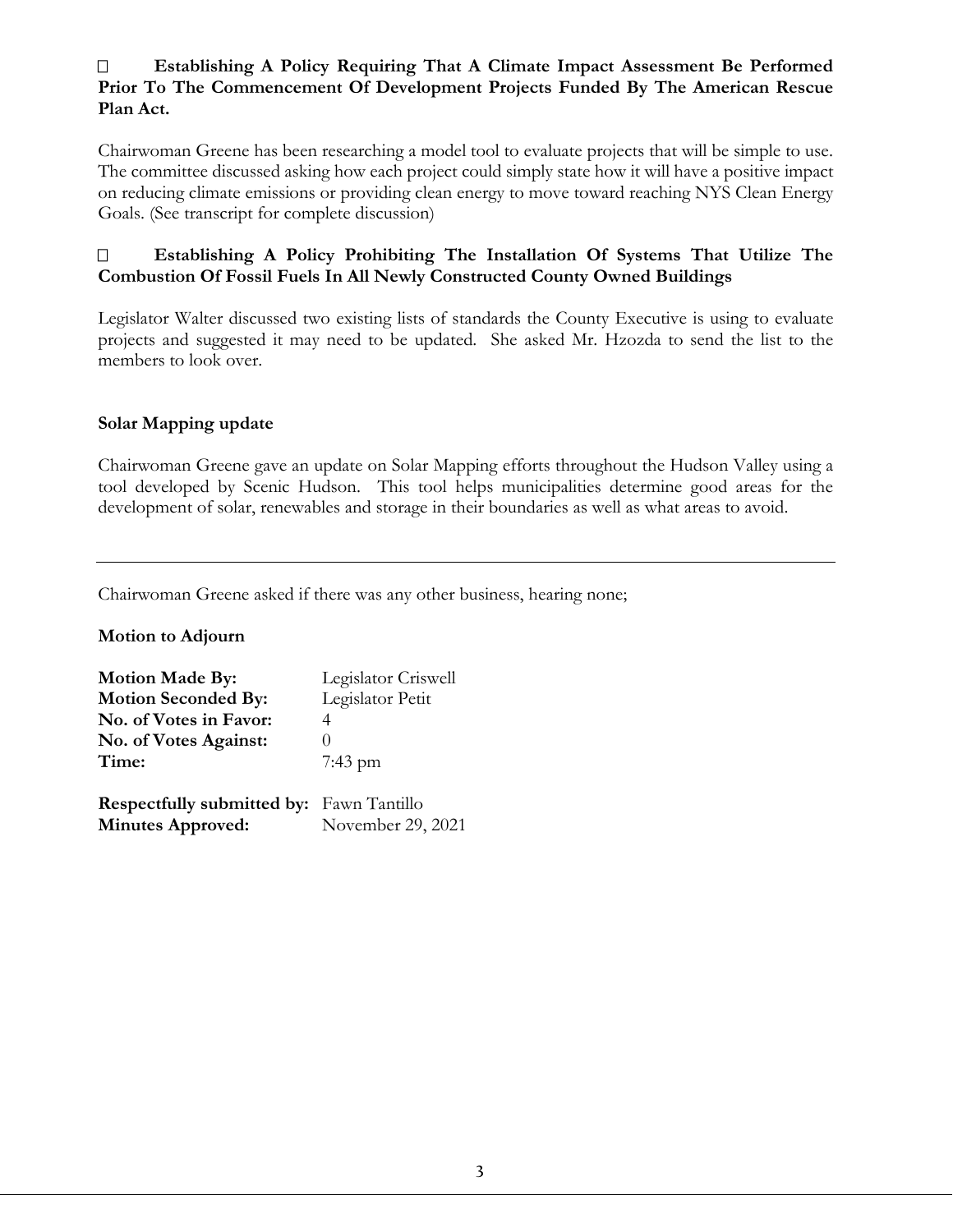### **Energy & Environment Committee Meeting Transcript**

| DATE & TIME:              | November 1, 2021; 6:15 PM or immediately following the Public                                                            |
|---------------------------|--------------------------------------------------------------------------------------------------------------------------|
| <b>LOCATION:</b>          | Health & Social Services Committee<br>Powered by Zoom Meeting Dialing in by (646) 558-8656, Meeting<br>ID: 859 4320 9517 |
| <b>PRESIDING OFFICER:</b> | Chairwoman Manna Jo Greene                                                                                               |
| <b>LEGISLATIVE STAFF:</b> | Fawn A. Tantillo, Laurie Lichtenstein                                                                                    |
| PRESENT:                  | Legislators Albert Bruno (left at 7:00), Peter Criswell, Laura Petit                                                     |
|                           | and Mary Wawro                                                                                                           |
| <b>ABSENT:</b>            | None                                                                                                                     |
| <b>QUORUM PRESENT:</b>    | Yes.                                                                                                                     |

**OTHER ATTENDEES:** Legislator Eve Walter; Legislative Counsel Victor Cueva; Nick Hvozda, Department of the Environment; David Haldeman, UC EMC; Tim DeGraff, Ulster County Resource Recovery Agency (UCRRA); Patricia Doxsey, Kingston Freeman.

#### **Chairwoman Manna Jo Greene**

And this is the November 1, 2021 meeting of Energy and Environment Committee. A virtual meeting. And Fawn, would you kindly call the roll?

### **Fawn Tantillo**

Manna Jo Greene?

**Chairwoman Manna Jo Greene** 

Present.

#### **Fawn Tantillo**

Mary Wawro is not with us yet. Al Bruno? And there's Mary coming in now. Peter Criswell?

**Legislator Peter Criswell**  Here.

**Fawn Tantillo**  Laura Petit?

**Legislator Laura Petit**  Here.

### **Fawn Tantillo**

And Mary Wawro is here. Okay, so I think we're just waiting for Al. So he may just take a minute between meetings to get here.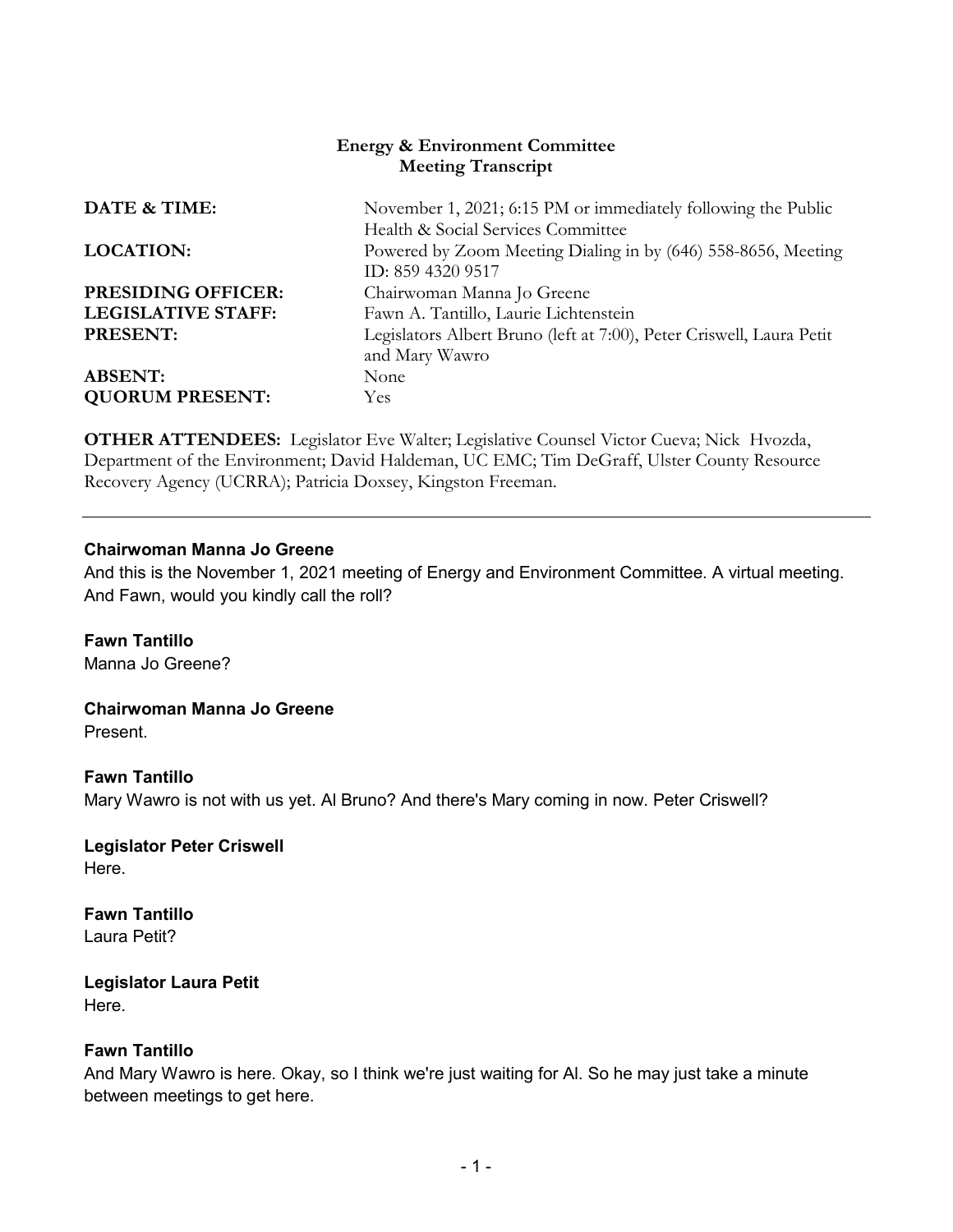Okay. I think we'll go ahead and do the Pledge of Allegiance. And maybe by then he will be there. So, okay. I pledge allegiance to the flag of the United States of America, and to the republic for which it stands, one nation under God, indivisible, with liberty and justice for all.

### **Fawn Tantillo**

And for the record, Al Bruno has joined us now.

#### **Chairwoman Manna Jo Greene**

Okay, very good. I would like to ask for a motion regarding the approval of the minutes and transcripts from our last meeting on October 4th.

#### **Legislator Peter Criswell**

I'll make that motion.

#### **Chairwoman Manna Jo Greene**

I'll second. Any discussion? All in favor, please signify by raising your hand and are saying aye.

#### **Legislator Peter Criswell**

Aye.

### **Chairwoman Manna Jo Greene**

Opposed? The motion carries, and the minutes from the October meeting are approved. And at this point, I'd like to welcome Timothy DeGraff. Tim, would you kindly give us an update on UCRRA and what's new there, and in particular, maybe a focus on, this is budget season. And I believe everyone's had a chance to look at, at the budget but I don't know if there are key points you might want to make. So, this point, turn it over to Tim.

### **Timothy DeGraff**

Yeah, um, I have a couple of updates outside of the budget before I get into it. I did spend a lot of time at the September meeting, speaking about the budget, so there's also that audio that you can also go back and listen to. Our home composting demo site is progressing well, and we hope to have that ready to go for the spring. The interior of the compost bagger and Education Building Construction is about to begin. We received quotes and we did POs for purchasing materials to get that going. Um, we see what I've seen in your board packet. Um, Angie and Melinda put together new dual stream recycling brochures and those went out in both English and Spanish. We did a, in an effort to educate the local community in the town of Ulster, we put together some Every Door Direct mailings, just educating the, you know, the local residents with regards to our compost operation and what it is and what we do there rather than what they might see or even, you know, what they hear. It was also the opportunity to give them contact information for us if they ever have any questions or concerns. We also sent out surveys to several of the towns to be handed out at the town transfer stations to residents to see if there's any interest in doing composting at their local transfer stations. Not necessarily composting, but at least organics diversion at the transfer stations just so we could gauge some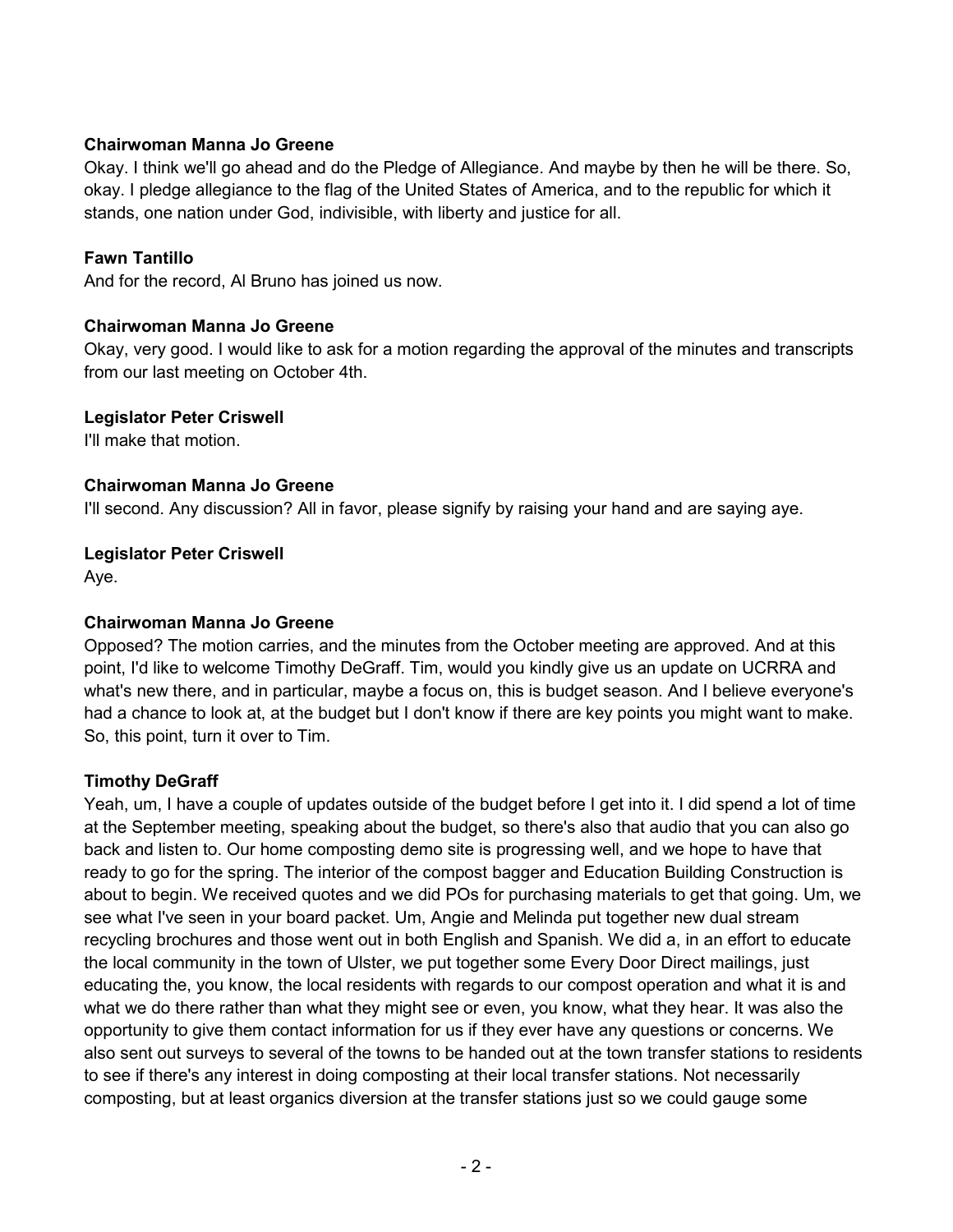interest. Um, we also submitted our 2022 MWRR grant and some, there were some new items on that we're hoping to get into. Some television advertising. We're looking to put together actually a virtual tour. That's something we obviously, we wish we could have had during COVID, but it will still be helpful because we'll be able to direct people to that, if they, you know, they can't make it on site. Obviously, it's easy, much easier and accessible. And myself and some of the staff have gotten together and have had a couple of kickoff meetings. But we also have plans to try and launch our own podcast. We're going to be appearing on another one. I'll forward along the name of it when it happens, but this individual is from Silver Hollow Audio, and they had done some work for us about five or six years ago. So as part of that grant, we would be purchasing equipment and getting the ball rolling on that. I'd also like to mention that I was at a STEM, STEM event over in Dutchess County at the Rhinebeck High School. I took my kids over there, and there was a composting table there. One of the people who was there, two of the individuals at the table were from the local Climate Smart Community group. One of them was a Village Trustee in Rhinebeck. And we just got, you know, chatting about everything with regards to, you know, the recycling industry and organics diversion and all that stuff. And it's always nice, because it seems whenever I speak to somebody outside the agency, especially over in Dutchess County, they're, they're quite envious of Ulster County and what we do, and you know, she pointed out, I would say the lack of support that they get over in Dutchess. They wish they could do, you know, what we do, and she also specifically spoke about the agency as well. Um, I know that they have, they're trying to get some local composting programs done over there as well. They're working with the woman who runs the ozone, Amelia, who actually brings some of her food waste to us. It's a very small amount because they actually do composting on-site with Greig's Farm there, but it's still nice to be interacting with other people who are so involved in the same types of activities and programs as well. It's always nice to hear good words from them. Um, so as far as the budget goes, I just want to let everybody know, because every time I see an article in the paper about our budget, it kind of drives me nuts that it's referenced as a spending plan. That is what budgets are, but we don't do municipal budgeting or proprietary funds. It's not a spending plan. Budgets, as you would know, I'd say for even Ulster County, this is what we would want to do. This is what we plan to do. The agency's budget is much more of a forecast or projection, which is, you know, projections are based on averages. It's what we're, by definition, it's what we're forecasting what we think is going to happen. So, when I do that, you know, everything is based off of our cost driver and our revenue driver, which is volume. And I take, you know, three, three and a half, four years' worth of averages to come up with that, and that flows through the rest of the budget. So, as I'm doing that, I can't predict, you know, for example, COVID last year. You know, construction and demolition volume was, was high. I couldn't have predicted a pandemic. So, what has happened over the last several years is that our numbers have been coming in over budget, and so that ends up turning into surpluses. Our surpluses end up going into reserves. So, the plan over the next four years because that service is coming off the book, as I explained in my budgetary summary as well, is I was using those reserves, which is essentially prior year surpluses, to offset any, any increases that we didn't need. And that's, that's the easiest way to explain the bottom line. I don't know if anyone has any questions. Our budget was formally approved because it has to be. It has to be submitted by November 1 to the Authorities Budget Office, so it was already approved at the agency. Any questions?

### **Legislator Laura Petit**

Is the budget also on your website?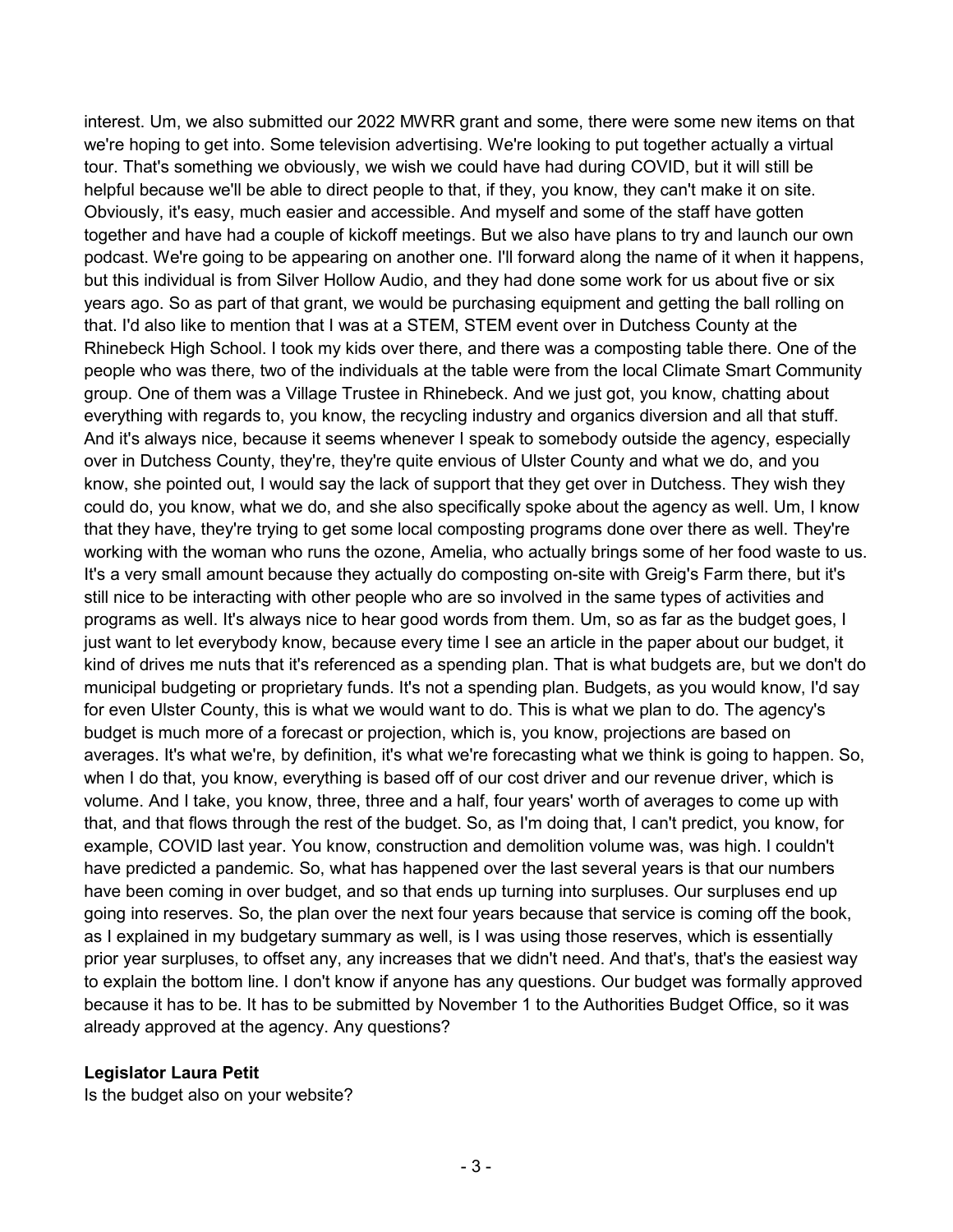### **Timothy DeGraff**

Yes, it has. It has to be posted. Yes.

### **Legislator Laura Petit**

Okay. I couldn't find it on... Probably looking at the wrong page. Would it be on your homepage?

### **Timothy DeGraff**

About us, and then Authorities Budget Office. Scroll down to the bottom where the financial reports are.

#### **Chairwoman Manna Jo Greene**

I'd like to particularly, if he's still here, ask Legislator Bruno if he has any questions because I believe he said he has to leave.

### **Legislator Albert Bruno**

Not off the top of my head. Sorry.

### **Chairwoman Manna Jo Greene**

Okay. Anyone else? Any questions on the budget or anything else that, to bring to order?

#### **Legislator Laura Petit**

Um, we did just get a, and I wasn't involved with that at all, a resolution that went through the channel of Esopus, about not citing a landfill here. And, you know, according to newspaper articles, that information is not being provided. Has the list been reduced at all for like the top five or 10 sites, or are you any closer to starting?

### **Timothy DeGraff**

Oh, no, the problem with that entire situation is once again, it was misreporting by the Daily Freeman as it always is. At no point in time did we ever say this is mapping work. We were not looking for a potential landfill site yet. This is the same story I've been telling the entire time. We are doing GIS mapping work so that we can eliminate potential areas, that way we will see, when we actually do a feasibility study, if there is some place to look for. But the Daily Freeman reporter, you know, puts it out there like we're looking for sites, and now in turn, I've got all the towns, you know, passing these resolutions saying you're not putting it here. We're not there yet. We're not, we're not even close to it yet.

### **Legislator Laura Petit**

Thank you. I'm sorry. Is that the work you're doing with HydroQuest?

**Timothy DeGraff**  Yes. Yep.

**Legislator Laura Petit**  Okay.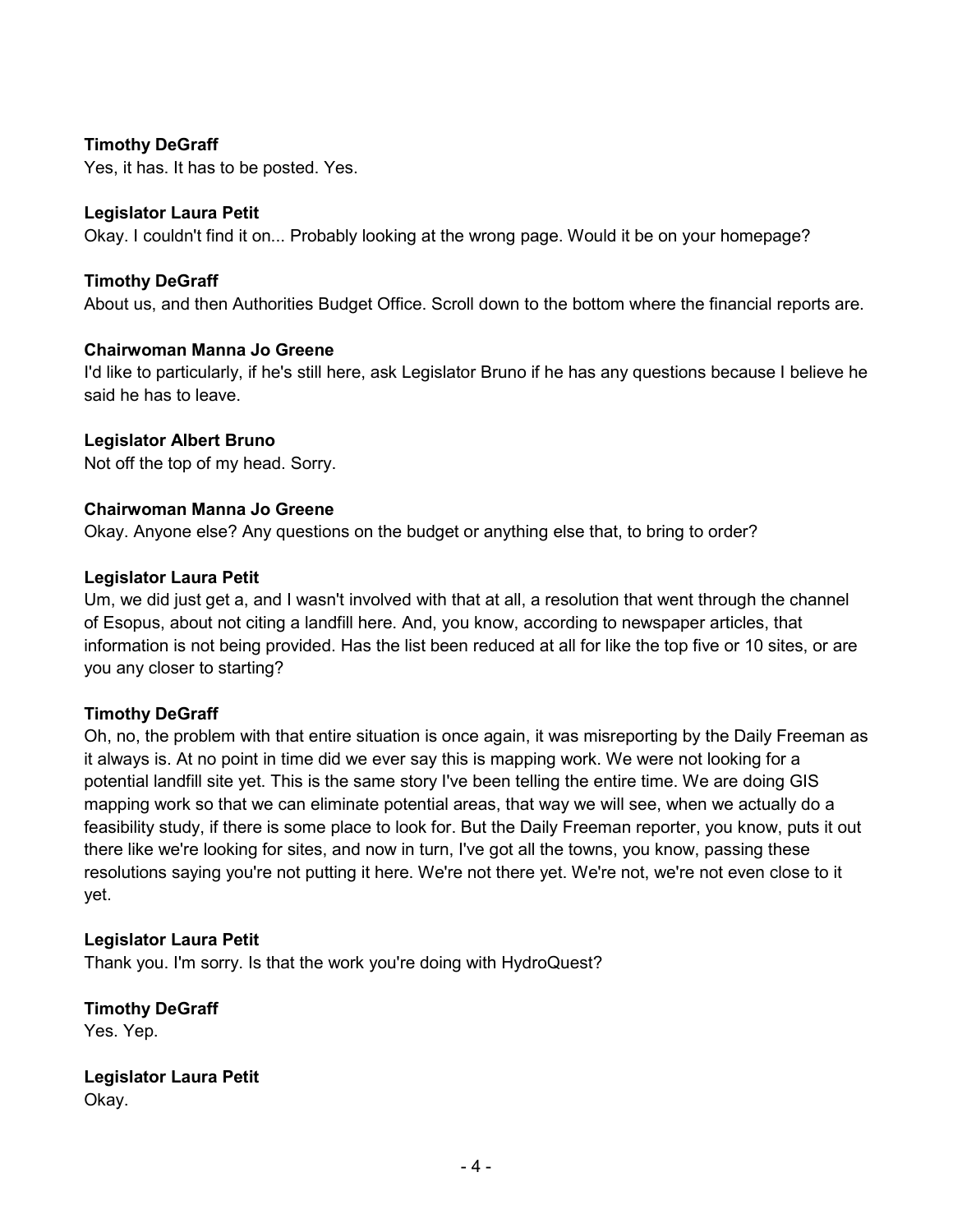I just want to say, you know, this is my own perspective, but, um, it gives me a lot of confidence that you are working with HydroQuest on that process. They have been doing work in this region for a long time and have a really solid reputation, so I just want to make note of that. Okay.

### **Timothy DeGraff**

Yeah, it's a very, it's a very, very technical start, so I'm probably going to have to have a Webster's Dictionary next week when I read the report, so.

### **Chairwoman Manna Jo Greene**

I'm actually, on our agenda a little later this evening, we're working with municipalities to do a similar process to evaluate potential areas for solar development, using a very good tool that Scenic Hudson developed, but we'll get to that. Let's see. Anything else on the UCCRA, the Ulster County Resource Recovery Agency? Okay. And, Nick, I'm glad to see that you're able to join us tonight, because there may be some questions on the resolutions. Environmental Management update is, I think I saw Dave Haldeman. One is here.

# **Fawn Tantillo**

He's here.

**Dave Haldeman**  I am here.

# **Chairwoman Manna Jo Greene**

Good. Okay. Dave, is there anything you would like to report back?

### **Dave Haldeman**

Just, just really quickly, you may already all be aware of this. But just before our last meeting last week, we realized that we got a notice that Danskammer and Astoria, these old power plants that were going to be converted to natural gas, that the Department of the Environment has suspended the, the ability of them to move forward at this time because that was not in, in conjunction with the new state laws with regard to moving away from fossil fuels. So basically, those two projects have essentially ended at this point, I believe.

### **Chairwoman Manna Jo Greene**

Yeah, that is on the agenda under new business. But since you brought it up, let's wrap it up, you know, and say that, I'll be a little specific, it was the denial of their Title V air permits, on the basis that it was inconsistent. There were other issues, but the primary reason was that it was inconsistent with the New York State Climate Leadership and Community Protection Act, the Climate Act. And it's, I think, a very important precedent. And the reason I included it in the agenda, you know, there are a lot of environmental issues, and unless there's a specific reason that this committee has to deal with, we don't discuss all of them. But in this case, I think the fact that we're not going to be building new fossil fuel-generating facilities, I can't tell whether this would cover pipelines or extension of existing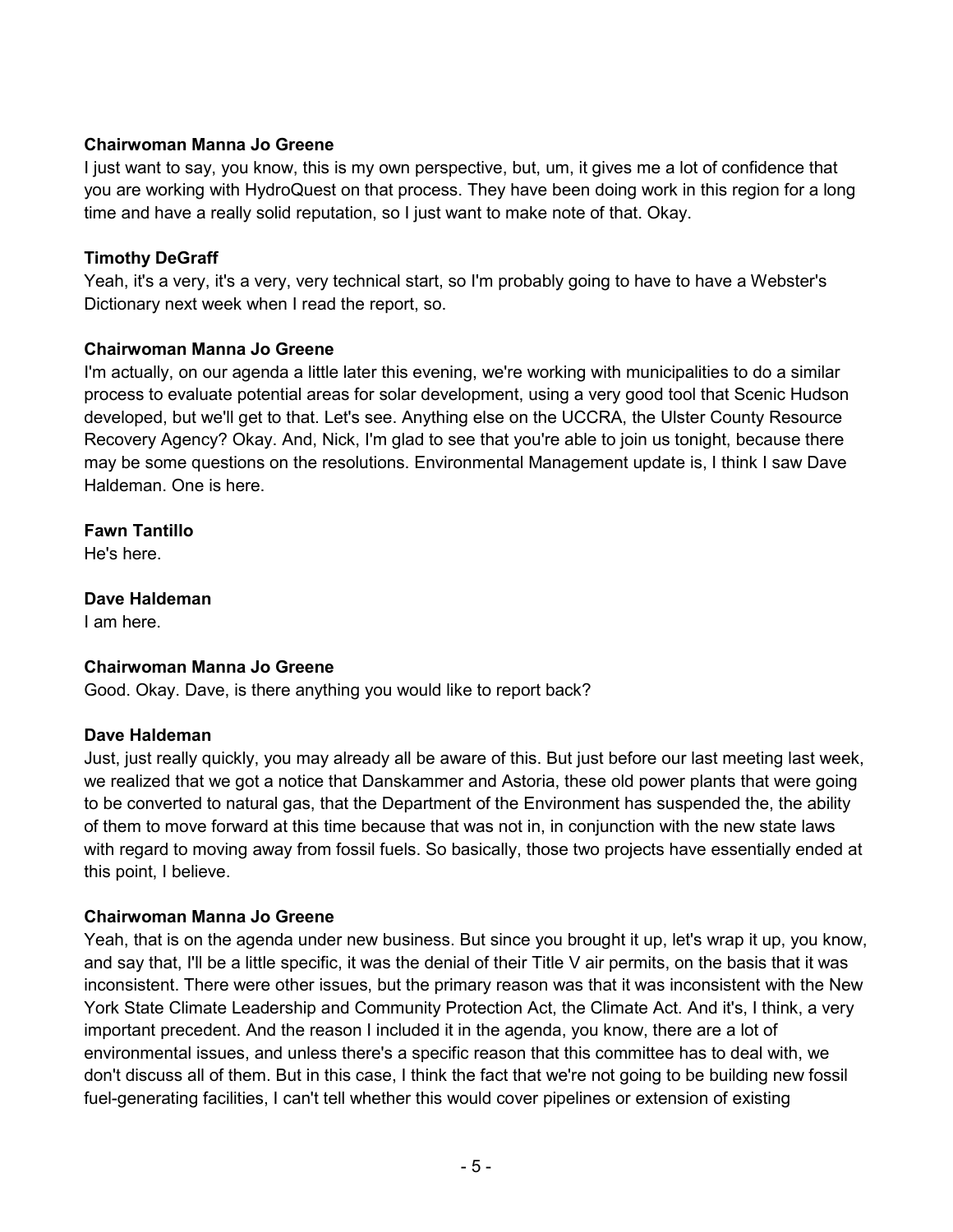distribution, vast distribution, infrastructure. But it's clear that this is a precedent for electric generation using fossil fuel in New York, in a way that is as significant as the banning of fracking was in New York, and maybe in some ways, even more so. And what this says is that we really have to gear up putting renewable energy infrastructure in place with storage and efficiency. And I just want to make, I can't emphasize that enough. I know I talk about it. This decision really indicates that New York is serious about moving away from fossil fuel. And so, if we're going to do that, not be building new facilities and wanting to retire, the older, dirty facilities. And especially with Indian Point closed, we really have to very rapidly put that renewable energy infrastructure in place. And yes, it's true that the New York Independent System Operator, New York ISO, has determined that we don't need Danskammer and Astoria. That there is enough energy on the grid. That picture is going to be changing as we gear up electric vehicles, and electric heating and cooling systems, so called beneficial electrification. So, I just want to emphasize that, take a minute or two for any additional comments, but that's why I put it on the agenda. And I appreciate Dave calling that to our attention. Any questions or comments?

### **Legislator Peter Criswell**

I just, I had a quick question. So, are they going to go away without a fight?

### **Chairwoman Manna Jo Greene**

That's a good question. But there's a lot of indication that they may not appeal it, and also a lot of evidence that they would likely not win an appeal. I assure they're debating that right now, and I believe they have 30 days. And the alternative would be to file an Article 78, and the lawyers that I've talked to, Victor, I don't know if you have any sense of this, I don't want to put you on the spot at all, but that this decision is pretty unchallengeable in terms of a successful challenge. And irrevocable, so.

# **Legislator Peter Criswell**

And then, as a follow up question, is there anything that they can do to sort of come on board renewable?

# **Chairwoman Manna Jo Greene**

Yes.

# **Legislator Peter Criswell**

And like kind of, kind of steer them away and, and guide them to something that's a, you know, more sustainable kind of energy resources.

# **Chairwoman Manna Jo Greene**

So lately, while the proceedings were still ongoing, Scenic Hudson developed an alternative proposal, which was primarily a battery storage facility, because all of the, the infrastructure one would need is already there. You know, the high voltage lines, the distribution lines, the, you know, various other electrical equipment make it a potentially ideal site. And if you'll remember, in the Town of Ulster, the community essentially defeated a peaker plant proposal, but instead, a much, there was a battery storage facility with the peaker plant. Peaker plant went away, and a much larger, valuable battery storage facility is being put into place. It may already, it's been a while, I don't know how far along that construction is. But that is an example right here in Ulster County. What the company, what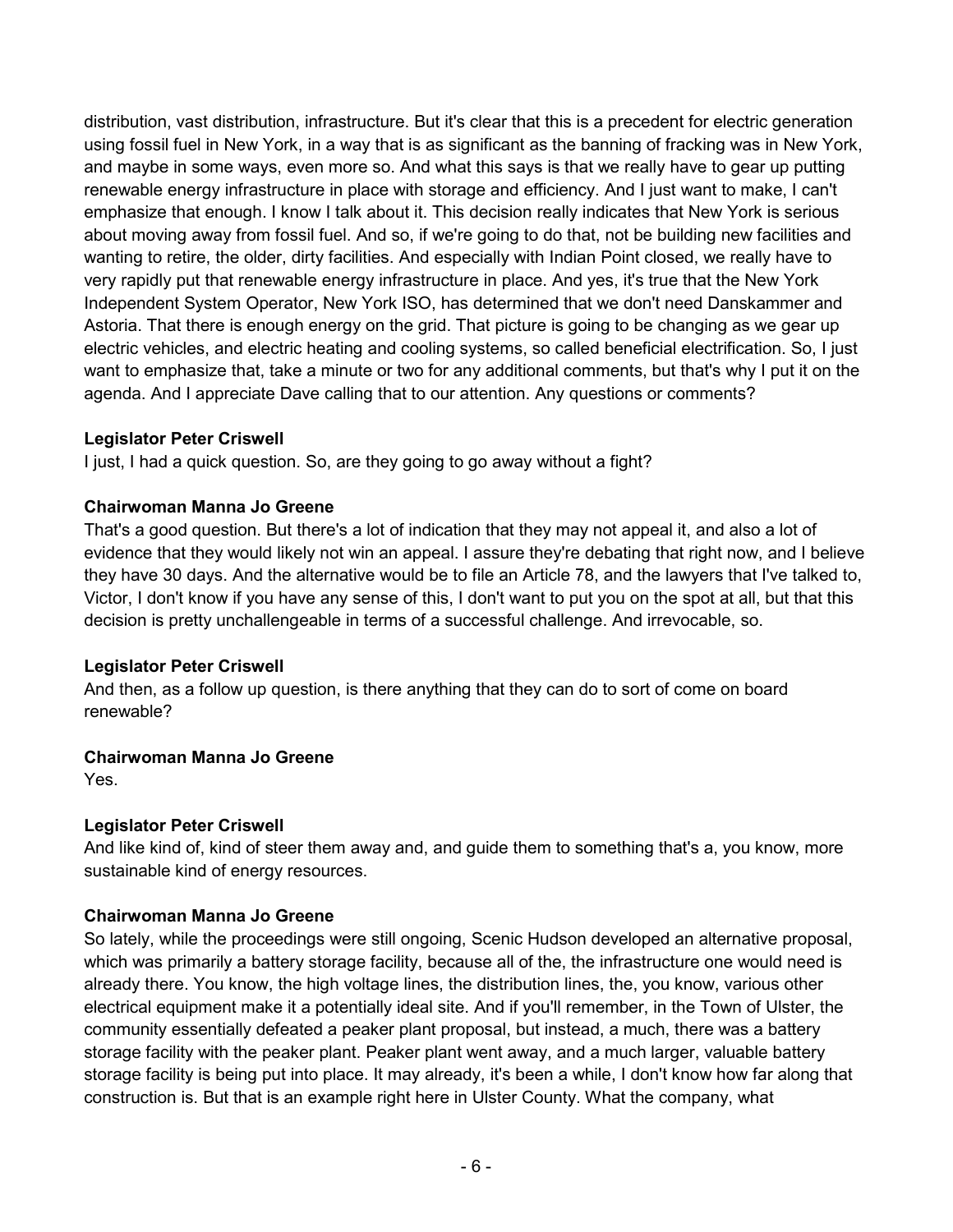Danskammer decides to do, I don't know, but I'm sure GlidePath, who did the battery storage facility in Town of Ulster, is very much aware of this decision, and, you know, that's one of many, but I think, probably, for what I know right now, a very good suggestion. It may not mean as much revenue for the Towns of Marlboro and Newburgh, and also the school district, Marlboro School District. And I think that, you know, that there are good resources, but this would at least be some tax revenue, taxable project, and I think there are quite a few other possibilities to address the fact that this project is, let's say very likely not to move forward. You know, never say never, who knows, but the people that I know in the industry are all pretty convinced that this is a line in the sand, and there's no going back.

# **Legislator Peter Criswell**

Thank you.

# **Chairwoman Manna Jo Greene**

And I think the other important aspect is working with the unions to be sure that the workers that we're hoping for these jobs are, you know, part of the alternative, whatever that may be. And I personally am gonna do some outreach to ensure what's called a just transition. So, all right. Back to the agenda.

# **Dave Haldeman**

Hold on a second.

#### **Chairwoman Manna Jo Greene**  Yeah?

**Dave Haldeman** 

If I could continue?

# **Chairwoman Manna Jo Greene**

Oh, yeah.

# **Dave Haldeman**

Someone else mentioned, this is just in passing, I don't have absolute data on this, but I read several articles that Bitcoin takes tremendous amounts of energy. And as that continues to develop, in this country, and worldwide, there was, someone mentioned that there was a series of aluminum plants up along the Great Lakes that had their own power generation at one time, and that several of these power plants have been brought back online to supply extra energy specifically for that industry. So that was, that surprised me, but it was, it was interesting. Other things that we just mentioned briefly, in Ellenville, there's going to be a very large warehouse to grow multiple, to grow marijuana. It's on already an existing set of concrete pads where other buildings had been there, so we don't know the environmental impact, but just so you're aware, it's a, it's a very huge warehouse apparently. And there was still some concern about the town of Kingston's Bluestone Project up there, which there seems to be some earth, earthmoving equipment or stuff going on in there without complete go ahead from the town in terms of the project. So, it's just something we're watching, but we have no further information on.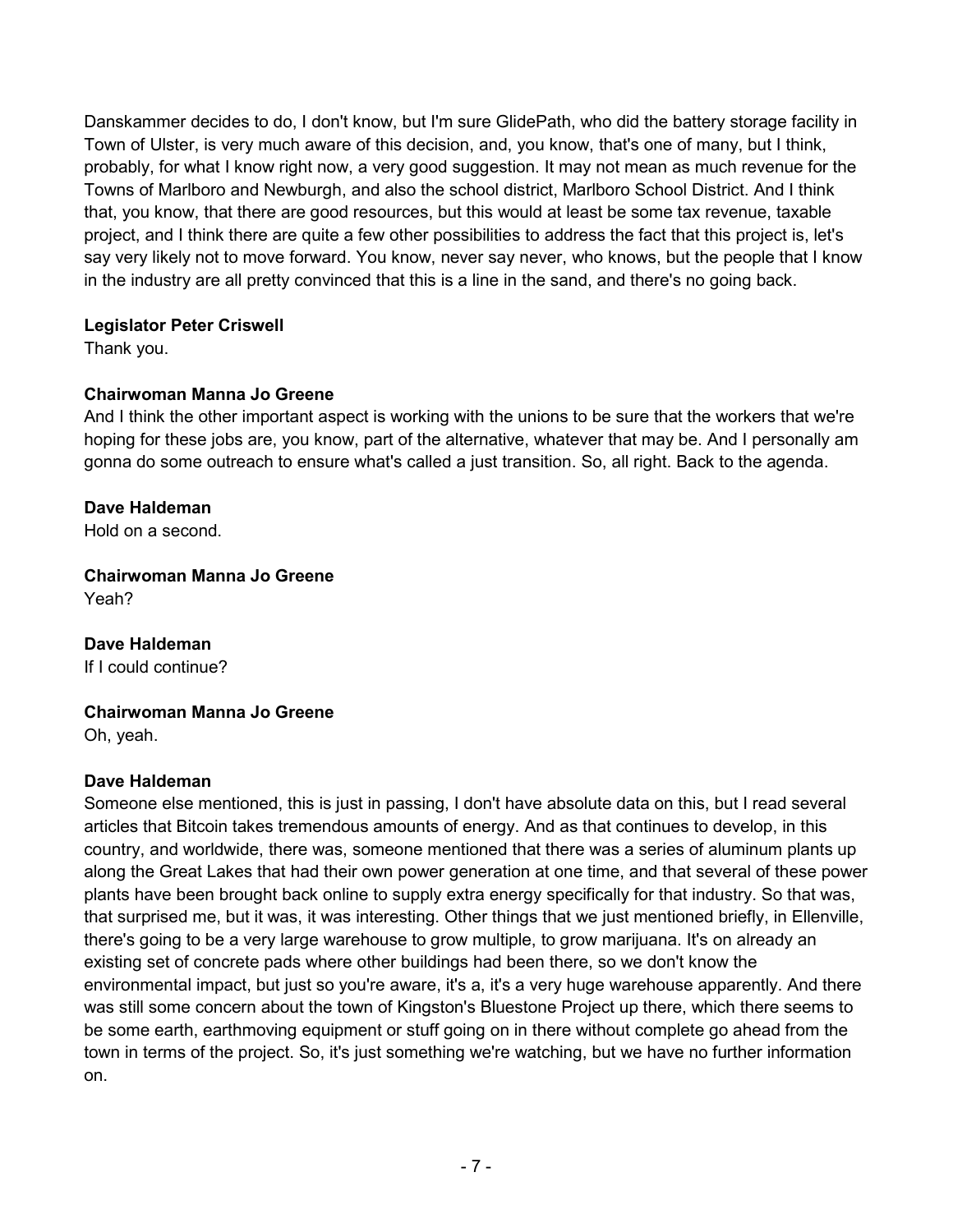That I agree with you, I think Bitcoin is the next frontier, you know, as we look at what makes sense in terms of energy, consumption, and reliability.

### **Dave Haldeman**

So that's all from me. Thank you.

### **Chairwoman Manna Jo Greene**

Okay, great. Um, at this point, we are up to the resolutions. And the first resolution, No. 515, authorizes the Chair of the Ulster County Legislature to enter into an agreement with the New York Energy Research and Development Authority, NYSERDA, for acceptance of Clean Energy Community Leadership Round Action grant, and I'd like to hear a motion for purpose of discussion.

### **Legislator Peter Criswell**

I'll move that for discussion.

**Chairwoman Manna Jo Greene** 

Do we have a second?

# **Legislator Laura Petit**

Okay.

### **Chairwoman Manna Jo Greene**

And at this point, I'd like to ask Nick Hvozda from Department of Environment if he would just summarize this, and see if the committee has any questions.

# **Nick Hvozda**

Good evening, everybody. This, this grant was awarded to us as an action grant for completing an action in the, in the NYSERDA Clean Energy Communities Program. The action that we completed was the execution of a solarized campaign, which we, we met the standards for earlier this year. But the campaign is still ongoing. And it's a \$15,000 grant, and we're planning to use the money for a discreet project around energy efficiency and county buildings, implementing the recommendations of a, actually multiple energy audits that recommend Weatherization Improvements. So the purpose of the resolution is to authorize the acceptance of the grant. And then, the terms and conditions of the contract, which are required for, for submitting an application. I'll stop there for questions.

### **Chairwoman Manna Jo Greene**

I have one question that I found a little confusing when I was reading through. I believe this was the resolution where certain things were highlighted in yellow or gold. And I just wondered what the highlighting was. If that, if you recall, it's, it's not important, but.

### **Nick Hvozda**

I don't, I don't recall. Yeah. Not sure if that came, came from us, or somewhere else in the process.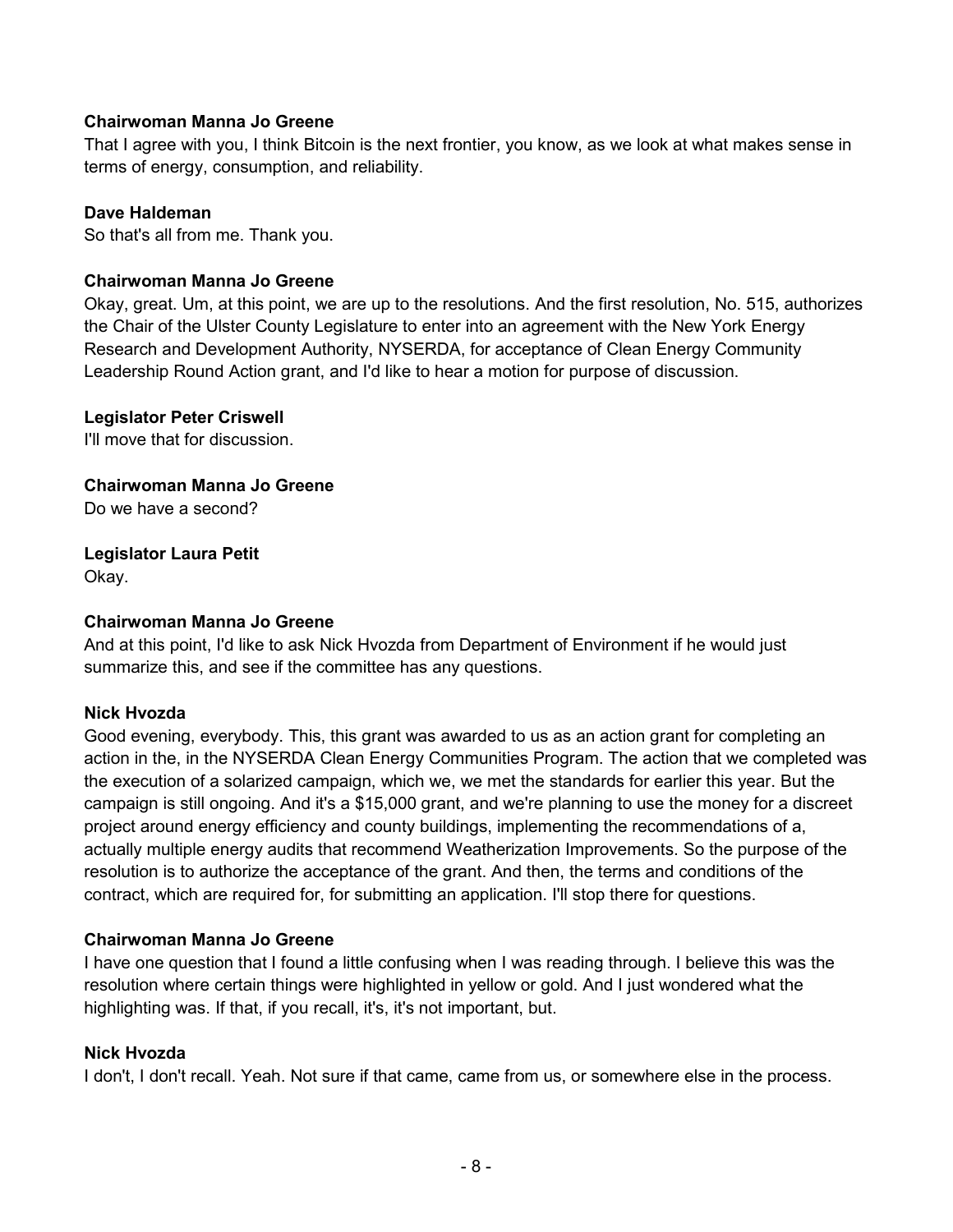Any other questions? Or comments? Well, hearing none, I want to congratulate the Department of the Environment. Ulster County is really one of the leaders in the Climate Smart Certification and also the Clean Energy Communities High Impact Actions, and it's nice to be rewarded with this incentive. So at this point, I would call the question on, let me just say it correctly, Resolution No. 515, authorizing an agreement with NYSERDA for this clean energy incentive funding. All in favor, please raise your hand or signify by saying aye.

**Legislator Peter Criswell**  Aye.

**Legislator Mary Wawro**  Aye.

**Chairwoman Manna Jo Greene** 

All, anyone, anyone opposed?

### **Fawn Tantillo**

One moment, Madam Chairman, I need to see Legislator Petit for her to. Oh, there we go. I just have to see you when you vote. Thank you.

### **Chairwoman Manna Jo Greene**

All right, okay. No one opposed. Motion passes. And, let's see, we'll move on to the next. And that is Resolution No. 516, establishing capital project number 611, at Development Court, and this is a lighting retrofit. So, let's seek a motion for purposes of discussion.

### **Legislator Mary Wawro**

I'll move it.

# **Legislator Peter Criswell**

I'll second it.

### **Chairwoman Manna Jo Greene**

Alright, a move by Legislator Petit, I think, and seconded by Legislator.

# **Fawn Tantillo**

Legislator Wawro moved it, and Legislator Criswell seconded it.

### **Chairwoman Manna Jo Greene**

And seconded by Legislator Criswell. And again, I would like to prevail upon Nick to please summarize this. I did read through it but I think you're more familiar in terms of summarizing it for the committee, if you would.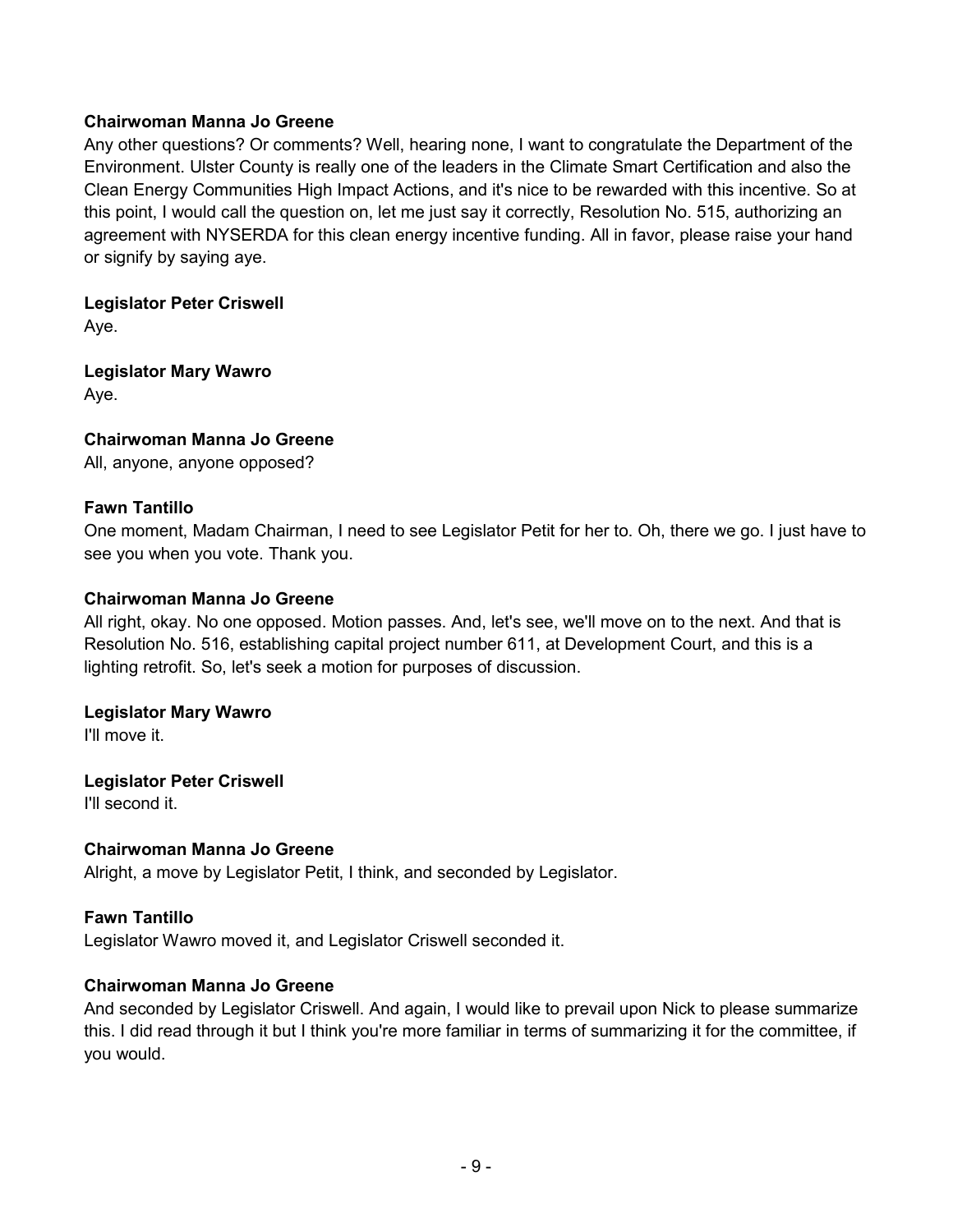### **Nick Hvozda**

The Social Services Building and Development Board is one of the last facilities in the county that has not been changed from fluorescent lighting to LED lighting the need to do so was, was written into our Climate Action Plan in 2019. And this capital project was, was included in the 2020, starting in 2020, into the, the capital plan. So, we've, we've gone through the steps of hiring a, we're starting to hire a design engineer, who will be Fellenze,r Engineering, to take a close look at the facility and give us the best options for, for upgrading both the lighting, the lamps, potentially, the fixtures, and the lighting controls as well to ensure that it's, it's meeting energy code requirements at the state level.

# **Chairwoman Manna Jo Greene**

Any discussion? If not, I will call the question on the lighting retrofits, as specified in Resolution No. 516. All in favor, please signify by raising your hand under saying aye.

# **Legislator Peter Criswell**

Aye.

# **Chairwoman Manna Jo Greene**

And does anyone oppose? Motion is carried. And is Legislator Petit live? Okay, thank you. Um, in terms of new business, I think we covered Danskammer quite thoroughly. In terms of old business, we still have two resolutions that we have not yet acted on. And have not yet been assigned a number. But if you'll recall, there was a resolution to establish a policy requiring that a climate impact assessment be performed prior to the commencement of the development of, of development projects funded by the American Rescue Plan Act. I have spent a little bit of time trying to find a model tool to do that evaluation that would be relatively simple to use. I have not done an exhaustive search. But I am more inclined at this point to just ask if each project could simply state whether the proposers of the project believe that it would, in the net, have a positive impact on reducing life climate emissions or, you know, generating clean renewable energy. In other words, the New York State Climate Act goals. Would it be positive, favorable that is, to supporting those goals? Would it be contradictory or negative or essentially exacerbating the climate crisis? Or would it have no net effect, positive or negative? But, you know, I'm not ready to modify the resolution, but I am still hoping that there is a way. So I just want to remind folks that that's kind of on the back burner right now. And for the other resolution, I see that Legislator Walter, who sponsored the resolution, establishing a policy prohibiting the installation of systems that utilize combustion of fossil fuels to all newly constructed county-owned buildings. And I wonder if Legislator Walter would like to speak to that.

# **Legislator Walter**

Thanks. Um, yeah. So, you know, when this was written, as well as the one, the previous one, afterwards, Evelyn Wright had held a meeting with a few of us to talk about these. And the, what I got from it was Evelyn shared the, some of the existing expectations for any kind of new build or, or updates of, of heating and cooling systems that we have in the county. So, we actually have a pretty good set of standards that exist right now. So, if we, I think it'd be really for this group to look at that existing list that covers these items to identify if you felt that there should be, you know, whether we need to up the game a little bit, but I was really happy to see that that list did exist. I was also happy to see that there is an Environmental Consideration Checklist, which I'm not sure if you all have had, you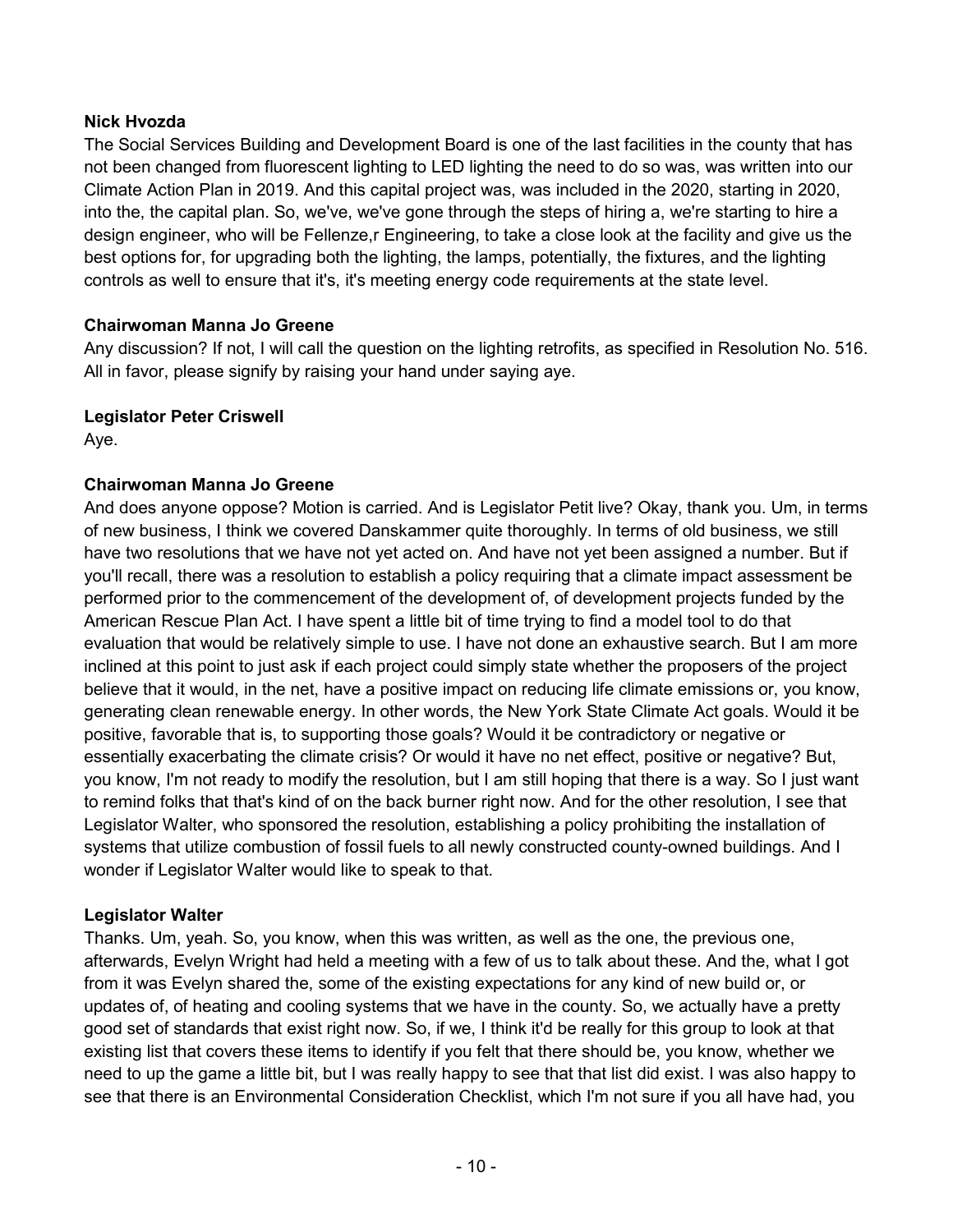know, have put that into practice yet. But it allows you to make a pretty thorough assessment of every capital project that we're doing with ARP, or otherwise. And if you haven't seen those two documents, or it's been a long time, let me know, and I'll be happy to send them over to you. The main impetus that came that started this was this idea that, you know, a boiler we buy now is going to be a 15, 20 year, it's still going to be with us, you know, there are a lot of items that are going to be with us for 10, 20 years, and New York State has some, you know, has some pretty tight deadlines on when we have to become carbon neutral, where in 20, by 2040, we're supposed to be 80% carbon neutral. That said, I would really love if this group also had a conversation about whether the New York State goal point posts are what we want in Ulster County. So, do we want 80% carbon neutrality in, by 2040, or do we want to shoot for 2030 here? And so or? So, I think that this, you know, I think that's an important conversation for this committee to especially start having is where, what are our goalposts? Do we want to match the state? Or do we want to improve it? Because that would also allow us to really lay down that foundation of what you're, any kind of purchase that would go against those goalposts would be measured up against it. So, we need to kind of have the goalposts more at the front end, so that we know what those are. And then it'll be easier to really assess any kind of expenditures for something that would have a 5, 10, 15-year lifespan against those goalposts. So that's where I am. Again, I'm really happy to see that we have good standards, whether, and I assume, you know, with Evelyn Wright, and Amanda LaValle, they'll really being put into place, and I really hope that both this committee and capital projects, you know, start utilizing this environmental assessment form, because it's pretty, it's great, and it's very comprehensive. And it really, when I look at it, it touches on all of the important issues. And what's nice is it has links, so you can link right to the county policy or law that connects to each of these elements.

### **Chairwoman Manna Jo Greene**

Would the committee, um, like to invite Deputy Wright or, you know, members of the environment team to do an overview? I definitely think we should all have, you know, sort of at the top of our mailbox, the two documents that Legislator Walter just referenced. But, do we want to give time to go over them? Or what's, what's the pleasure of the Committee?

# **Legislator Peter Criswell**

I really like that idea. And if possible, it'd be very interesting to see that document laid next to New York State's goals just to see where we're at, because I'm really hearing what Legislator Walter is saying, but, but it would be interesting to see sort of, you know what, what this document is, what the goals of the state are, and where we could kind of find agreement, and then where there's something, where there are things that are not in alignment.

# **Chairwoman Manna Jo Greene**

Anybody else? So, I wonder, maybe Nick would be so kind as to pass that on and, and you know, Fawn, it'll be in our minutes. But perhaps at the December meeting, if we don't have a lot else on the agenda, we could have that be a focused discussion.

# **Fawn Tantillo**

And if you send me both of those documents, though I'm sure I have the most up-to-date one, I will be happy to share it with the committee.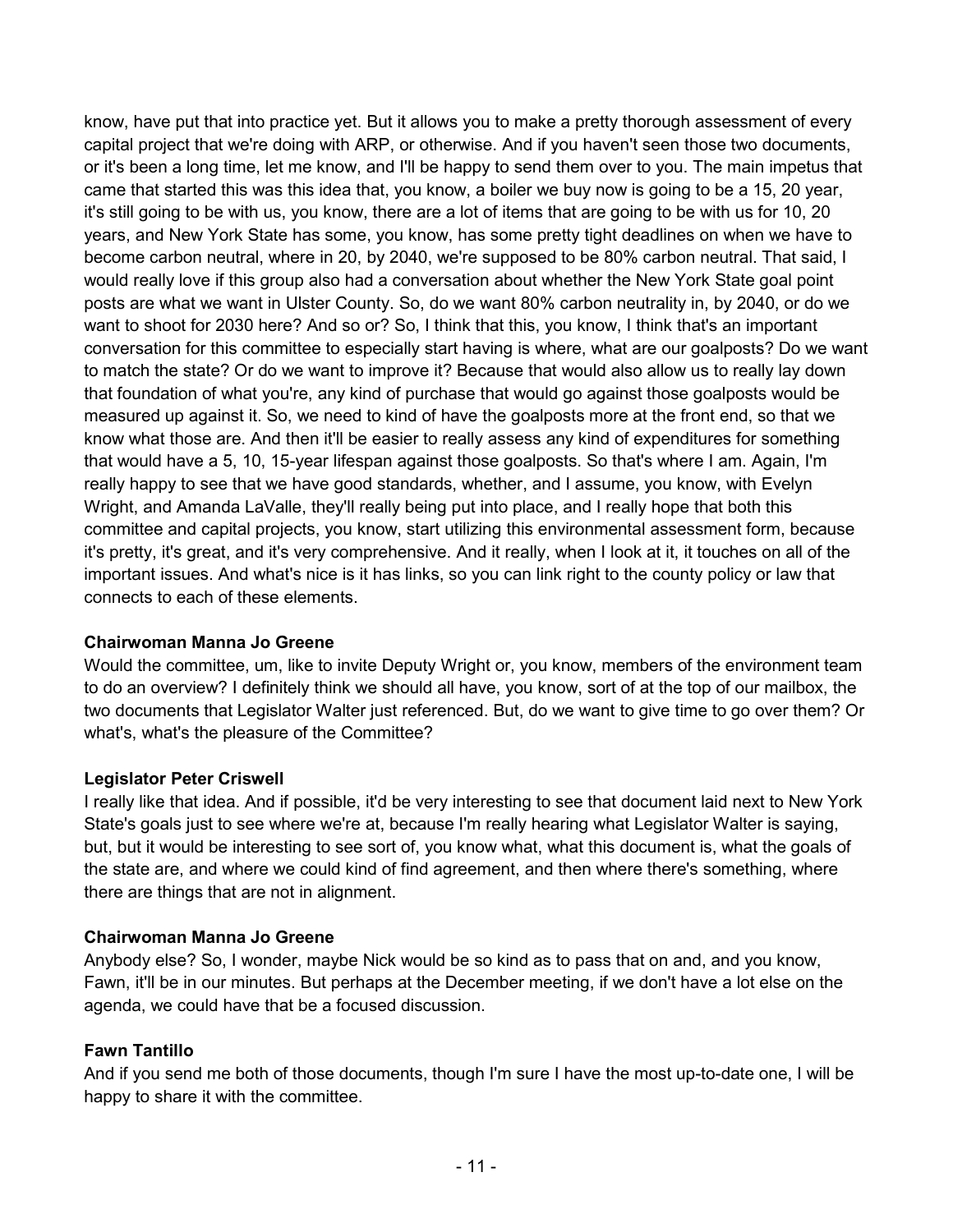Great, in preparation. And there is a really good summary, which I can provide, on the, on the state's goals under CLCPA. I do want to say that, I think everybody knows, that I'd like to get the infrastructure we need in place as soon as possible, and avoid any additional dependence on fossil fuels. But in terms of accelerating the goals, I, I could send around something that I, I don't mean to be discouraging, but the enormity of what it's going to take to meet the goals of CLCPA, in terms of land use issues. And, you know, we'll talk in a moment about the solar mapping. But I think they're very, very ambitious goals. However, there are many different ways, both the emissions reduction and the renewable energy generation goals can be met. So, I think this is a very important starting point. And I appreciate Legislator Criswell suggesting that it not just be looking at the checklists and what we're currently doing, but compare that with the state's climate goals. And, and see if there may be a particular area where we could exceed and, and those goals now, because they're a state law, are technology-forcing, um, and we saw that with Danskammer. That'll be the next step. Um, Eve, did you want to add anything on that?

### **Legislator Walter**

Yes. So, and maybe this is to Nick. The fact that this checklist, I have the updated October 7th. Like, what needs to happen to make this sort of codify, you're not, well, codified or specific, included into this committee and capital projects as, as practice? So, what, what do you need from the Legislature so that in the very short term, we actually all start using this checklist?

### **Nick Hvozda**

Right. The way it's, it's designed currently is that it's a Standard Operating Procedure for the county, of which the Department of the Environment has not had any historically, but this is the first one. So one of the two documents is, is the SOP text that identifies what the rules are for, for using it, mainly guide, guidelines for using it. And the second part is the checklist itself, which is referenced in the SOP. The, so that has been adopted by the Executive. And the next step for us is to put together some training to, to give to those people around the county who, who are designing capital projects, starting the planning for them, putting them into the capital plan, etc. To make sure everybody's aware of it, and uses it in accordance with the SOP.

### **Legislator Walter**

Great, so can I just, maybe I'll put in different words. I think it would be excellent, personally, if this committee and, and Capital Projects, and Ways and Means, actually had this checklist as well so that they could make determinations about projects that come through. And so, I guess that was really what I was asking, is how can we make it a part of what the Legislature has? Because I mean, unless you're saying that every project that will be submitted will come with the checklist marked off already. It's more of getting this information communicated to the Legislature, which of those things were checked yes, which were checked no.

### **Nick Hvozda**

Mm-hmm. The SOP doesn't mandate providing it with, with the, with the project documents, but it could be upon request, I suppose.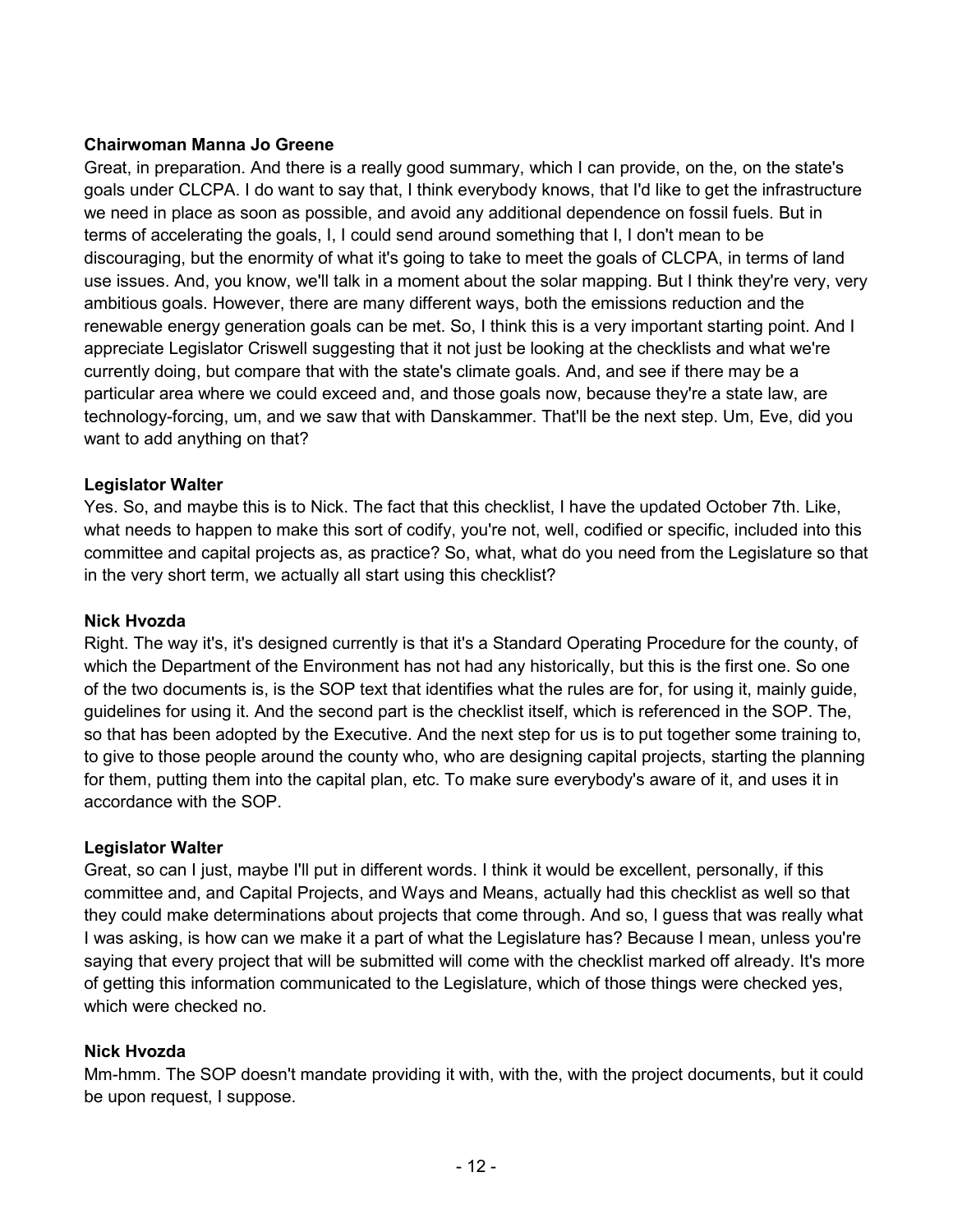# **Legislator Walter**

Perhaps we could.

# **Nick Hvozda**

As projectst come through.

### **Legislator Walter**

So Manna, maybe consideration of a resolution that requires that that checklist is included in the projects, or unless this committee decides it wants to run its own checklist off of these projects, and that you evaluate each project, making this list yourself. But I think all of the time and energy that was put into it, it would be a shame if the Legislature didn't use it, and, and have that information when judging, because oftentimes, we're judging these capital projects and we're just saying, 'Well, what about, and how does it,' but this checklist actually allows you to have the, a very clear list of 'yes, it does this, no, it doesn't do that.'

### **Legislator Peter Criswell**

And if I might add, Chairwoman Greene, maybe this actually speaks to the previous potential resolution that we were talking about. You know, connecting this checklist to all the funding that we're, all the proposed ARP building projects.

### **Chairwoman Manna Jo Greene**

Well, that's, I think, a great suggestion. And if she can attend, I think, you know, this can all be part of the conversation next month. And let's make note of these ideas so that it can. I think what we're finding is more and more, we're having these collaborative conversations, what works, what doesn't, and I want to commend the Executive branch for including Legislators on the review of the ARP proposal. You know, creating those, and I think credit is also due to the Chairman and the leaders. But those, those committees are very effective, and it means that somebody from the Legislature is part of the design of the proposal and, and can speak to it directly. And many of the questions and suggestions are coming up in these working groups, the subcommittees, before they come back here, so, I want to commend that process. Anything else? I do want to do a quick update on the solar mapping because I think it's, it's so important. I think about it a lot and I've been on several calls today. I just want to be sure I'm not repeating myself. Did I, did I speak about it to this group earlier on this call?

### **Fawn Tantillo**

No.

# **Chairwoman Manna Jo Greene**

Okay. You know, I don't know if you've had that experience where you say something enough times, you can't remember who you said it to? Excuse me. I think we have about 15 municipalities, including a municipality from almost every county in the Mid-Hudson region, plus Columbia County, and in Ulster County, that includes Wawarsing, Marbletown, Rosendale, City of Kingston. I believe Hurley and Gardiner, but don't quote me. I don't have the list pulled up. But basically, what these communities are doing is using a really excellent tool that Scenic Hudson developed to look at the land within their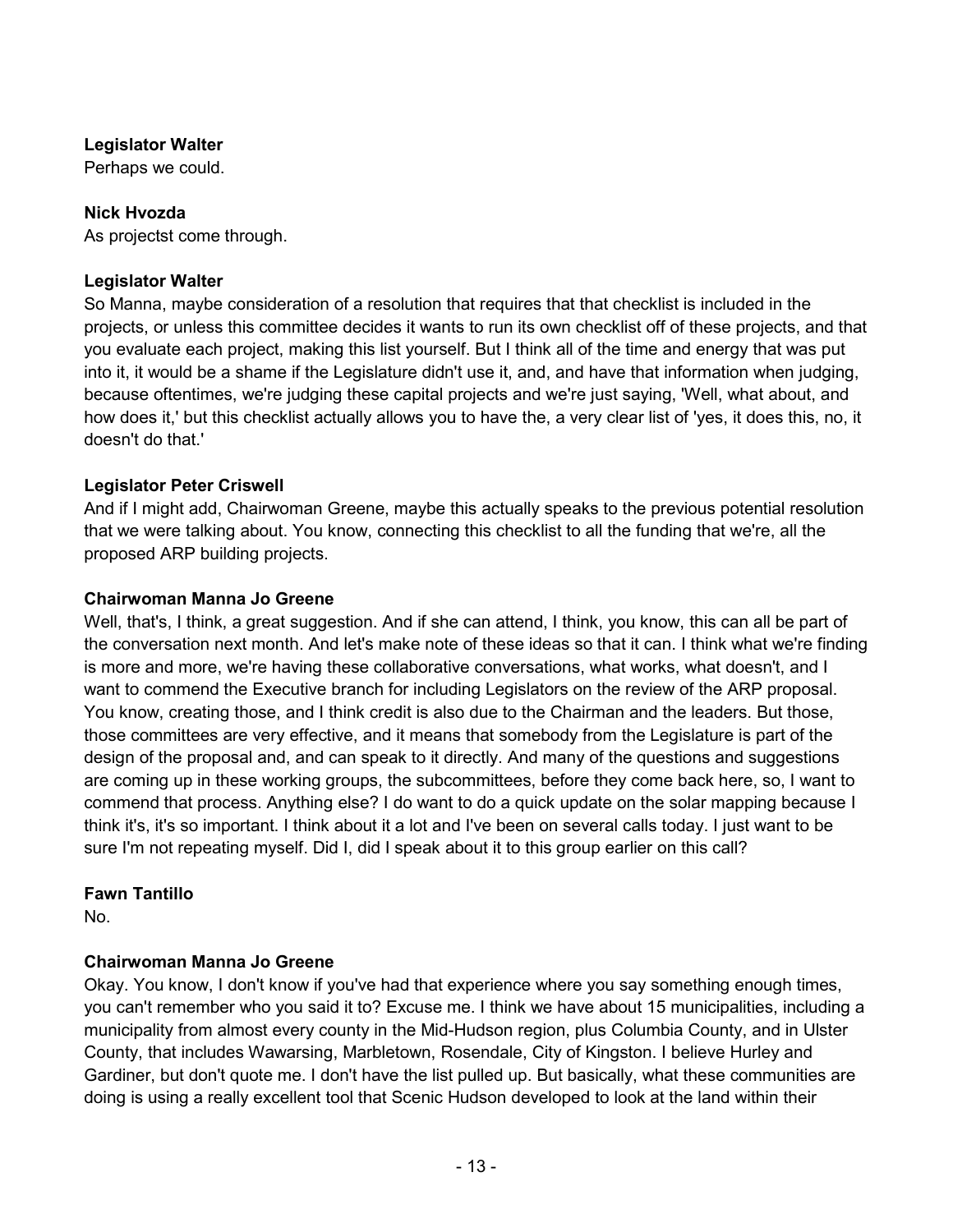municipal boundaries to see what areas would be ideal or at least good for solar or for the, sorry, for the development of solar and other renewables. And also storage, as we talked about earlier, which areas need to be protected, or avoided, and which areas would be useful if the grid were reconfigured, so that there was the ability to interconnect. And we've had two sessions, very deep engagement, excellent questions. And Scenic Hudson is really being very helpful in providing guidance, and I think that what will come out of this first round will be several actual maps that can serve as models for other communities. We do plan to do this four times a year. And my goal is that a, speaking of goals, that every municipality in the seven-county, Mid-Hudson region undertake this exercise. In most cases, it will be a recommendation, it could actually be included in a comprehensive plan, it could affect, there might be recommendations to modify zoning. There are many possibilities, but basically, it's the municipality taking responsibility for that. How can they contribute to generating 70% of New York's electricity by renewables by 2030, as one specific goal, and we're also going to be looking at the loads. So, it wouldn't be 70% of all of New York, it would be 70% of the load that their municipality, their share of that, of the total of 100%. So, I want to congratulate the first cohort for going through this process, and I will report off at future meetings on the progress because it will send such a loud signal to the developers. Here's where this municipality has opportunity. You know, how many municipalities in Ulster County have landfills that have not yet... And by the way, I believe that Town of New Paltz is going to be moving forward with solar. They've come to an agreement of how to do it so that the neighbors and the people most impacted. Go ahead, please, Legislator Criswell.

### **Legislator Peter Criswell**

Yeah, I, I'd love to see this also be a holistic conversation with Resource Recovery Agency, forwarding the idea that eventually landfills, once they're capped, become solar fields. You know, I know that that's something that I've read about. I mean, I am in no way an expert. But I definitely read that that is something that's a possibility, and so I'd love to see these two conversations merge a bit.

# **Chairwoman Manna Jo Greene**

Yes, absolutely. And the tool includes, you know, where the landfills are, where the grid is, for example, in the Town of, Town of Kingston, there was a proposal for the Jockey Hill landfill, and it was an excellent proposal and an excellent site. But the interconnection cost was too high, and that project, you know, did not move forward. I think it still could, but there are issues around interconnection. The cost has to be borne fairly and equitably between the utility, the developer, and the state. The state wants us to meet such stringent goals and I, I think they're appropriately very aggressive. This, I think the state is gonna have to share in the cost. So, one of the stakeholders we hope to meet with, and in this case, the "we," is the Mid-Hudson Regional Sustainability Coalition, which meets out of the Hudson Valley Regional Council, and has been since 2010. There's an energy working group, which is made up of people who have some level of interest and expertise from all seven counties. And, you know, we're trying to define, for this region, what works and what doesn't, and, and share that information with the NYSERDA, the various state agencies, and the Climate Action Council. By the end of this year, we will have a draft, so that's very soon, we will have a draft plan for implementing the Climate Act for comment. And then there'll be, I forget, whether it's like six months of public comment, and then, there will be a revision, and then that will become essentially the regulations that are the companion to that law that haven't been developed yet, but are being developed. There's been a yearlong process already. So how we get from here to there is critical. But the handwriting is on the wall, and the, you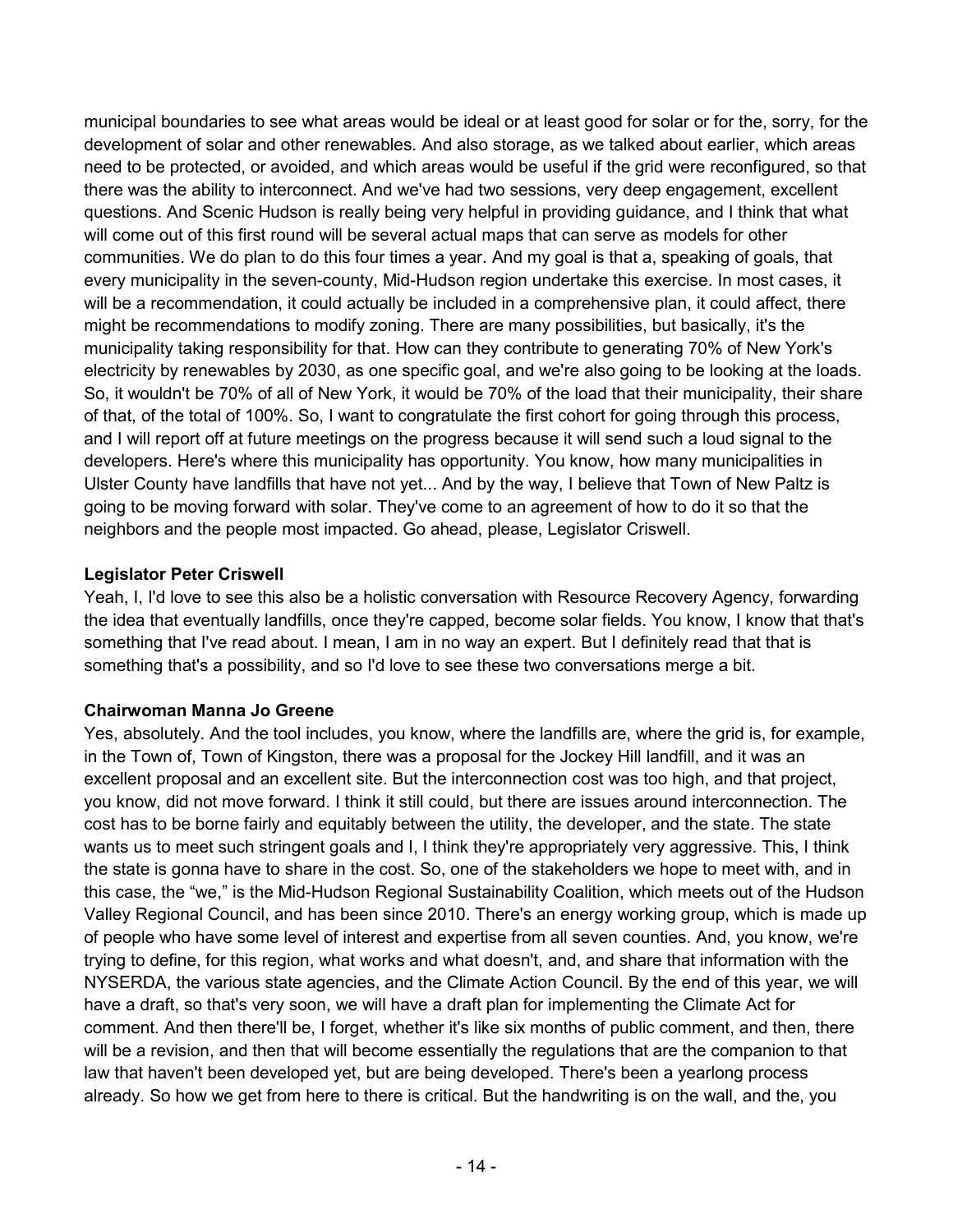know, the proof of that is what just happened with Danskammer. We have to roll up our sleeves and get out our shovels and put that infrastructure in place. Okay, any other? Yes, please. Dave, go ahead.

### **Dave Haldeman**

Yeah, I just wanted to mention that, we're talking about obstacles to solar in the Town of Shawangunk a couple years ago. We had the Environmental Council, the planning board, and the town board had approved a solar project. The solar project wanted to be classified as a pilot project, so that they could get the tax incentives, and the town board said no, and the solar firm never put the project into place. So it's just another obstacle that sometimes will arise in the process. I just want to mention that.

### **Chairwoman Manna Jo Greene**

And we're trying to keep a list of those and, and share that with the Climate Action Council. Sorry about this. There's something about me getting on Zoom meetings. I don't cough in between. Maybe I don't talk in between. But is there any other business before we adjourn tonight's meeting? Right. In that case, I would like to.

**Legislator Peter Criswell** 

I make a motion we adjourn.

**Chairwoman Manna Jo Greene** 

Do we have a second?

**Legislator Laura Petit** 

I'll second.

### **Chairwoman Manna Jo Greene**

Okay. All in favor of, please, let's see, we need Legislator Wawro to come off, to come on to video for a moment.

### **Fawn Tantillo**

Actually, you have enough people to adjourn. And you don't need a quorum to adjourn.

**Chairwoman Manna Jo Greene**  Okay, that's right. All right. All in favor

**Legislator Peter Criswell**  Aye.

**Legislator Laura Petit**  Aye.

**Chairwoman Manna Jo Greene**  Anyone opposed? Motion carries.